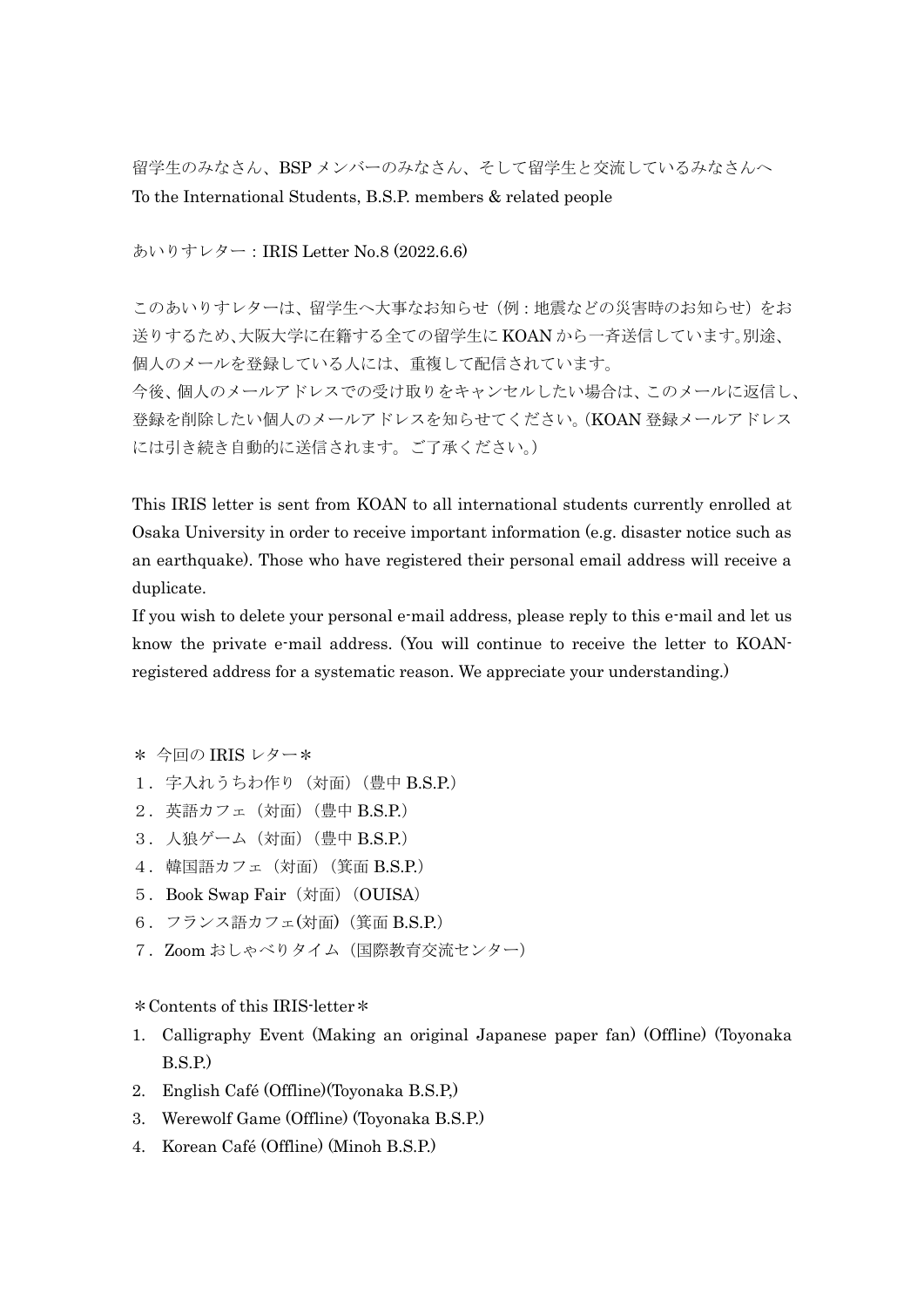- 5. Book Swap Fair (Offline) (OUISA)
- 6. French Café (Offline) (Minoh B.S.P.)
- 7. Zoom Chat Time (CIEE)

::::::: 1. 字入れうちわ作り (対面) (豊中 B.S.P.)

うちわに文字を書いてオリジナルのうちわを作りながら色んな人と交流しませんか?

- 日 時:6月10日(金)12:15~13:00
- 場 所:CIEE 豊中分室(豊中キャンパス学生交流棟 2 階)
- 形 式:対面
- 対象者:大阪大学の学生
- 定 員:15 名(事前予約制。先着順)
- 参加費:100 円
- 申込方法等:以下の google form より入力してください。

[https://docs.google.com/forms/d/e/1FAIpQLSfC\\_vlS9Q1\\_-rd-EXOKvSrMhAG\\_yWufsr5P-](https://docs.google.com/forms/d/e/1FAIpQLSfC_vlS9Q1_-rd-EXOKvSrMhAG_yWufsr5P-HcUBFwnZyfuFg/viewform)[HcUBFwnZyfuFg/viewform](https://docs.google.com/forms/d/e/1FAIpQLSfC_vlS9Q1_-rd-EXOKvSrMhAG_yWufsr5P-HcUBFwnZyfuFg/viewform)

※飲食禁止

※マスク着用

::::::: 1. Calligraphy Event(Making an original Japanese paper fan) (Offline) (Toyonaka B.S.P.)

Let's make an original uchiwa (Japanese paper fan) and meet new friends!

Date & Time: June.10 (Fri.) 12:15~13:00

Place: CIEE Toyonaka Branch (2F, Student Service & Union Bldg., Toyonaka Campus) Style: Offline

Target: Osaka University students only

Capacity: 15 students (Pre-registration required. On a first-come, first-served basis.) Fee: 100 yen

Registration: Please enter your information in the form below.

[https://docs.google.com/forms/d/e/1FAIpQLSfC\\_vlS9Q1\\_-rd-EXOKvSrMhAG\\_yWufsr5P-](https://docs.google.com/forms/d/e/1FAIpQLSfC_vlS9Q1_-rd-EXOKvSrMhAG_yWufsr5P-HcUBFwnZyfuFg/viewform)[HcUBFwnZyfuFg/viewform](https://docs.google.com/forms/d/e/1FAIpQLSfC_vlS9Q1_-rd-EXOKvSrMhAG_yWufsr5P-HcUBFwnZyfuFg/viewform)

\* Please refrain from eating and drinking.

\* Please wear a mask.

:::::: 2. 英語カフェ (対面) (豊中 B.S.P.) 日 時:6月13日(月)、24日(金)12:15~13:00 形 式:対面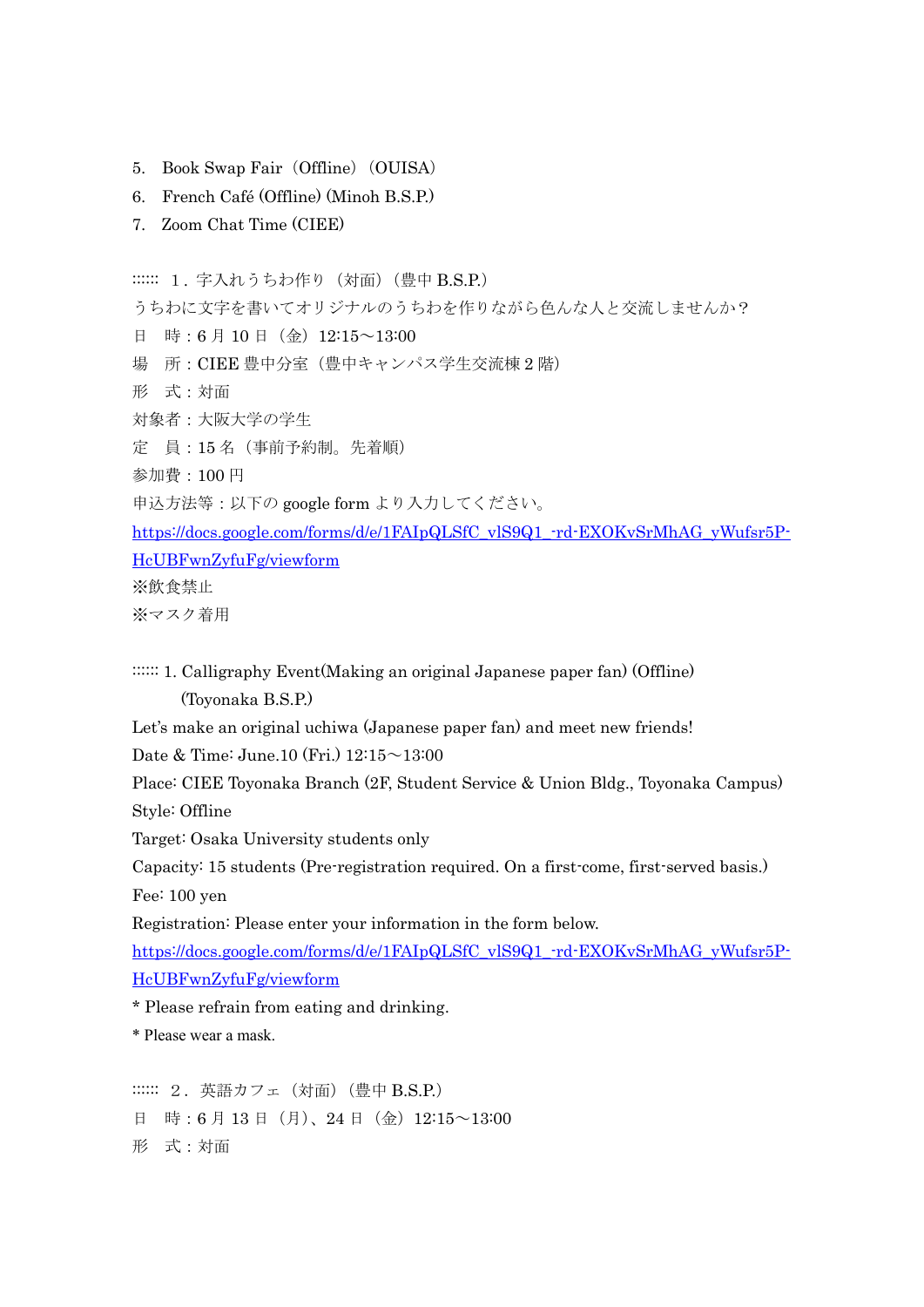場 所:CIEE 豊中分室(豊中キャンパス学生交流棟 2 階) 対象者:大阪大学の学生 参加費:無料 ※事前申し込み不要 ※初心者歓迎 ※飲食禁止 ※マスク着用 ※コロナウイルス感染防止のため、当日の参加状況により入室を制限する場合が あります。

:::::: 2. English Cafe (Offline) (Toyonaka B.S.P.)

Date & Time: June. 13 (Mon.), 24(Fri.) 12:15~13:00

Style: Offline

Place: CIEE Toyonaka Branch (2F. Student Service & Union Bldg., Toyonaka Campus)

Target: Osaka University students only

Fee: Free

\*Pre-registration is not required.

\*Beginners are welcome.

\*Please refrain from eating and drinking.

\*Please wear a mask.

\*Due to the prevention of the COVID-19, the number of people joining the event at the same time might be limited.

::::::: 3. 人狼ゲーム (対面) (豊中 B.S.P.) 日 時:6月14日(火) 12:15~13:00 場 所:CIEE 豊中分室 (豊中キャンパス学生交流棟 2 階) 費 用:無料 対象者:大阪大学の学生 定 員:25 人(先着順、事前予約制) 申 込:以下の google form より入力してください。 [https://docs.google.com/forms/d/1fcrvTbiO\\_sI5VPxDv7K-va90](https://docs.google.com/forms/d/1fcrvTbiO_sI5VPxDv7K-va90-rS7k_5zcAisIevO5Bs/viewform?edit_requested=true) [rS7k\\_5zcAisIevO5Bs/viewform?edit\\_requested=true](https://docs.google.com/forms/d/1fcrvTbiO_sI5VPxDv7K-va90-rS7k_5zcAisIevO5Bs/viewform?edit_requested=true) \* 飲食禁止 \* マスク着用

::::::: 3. Werewolf Game (Offline) (Toyonaka B.S.P.)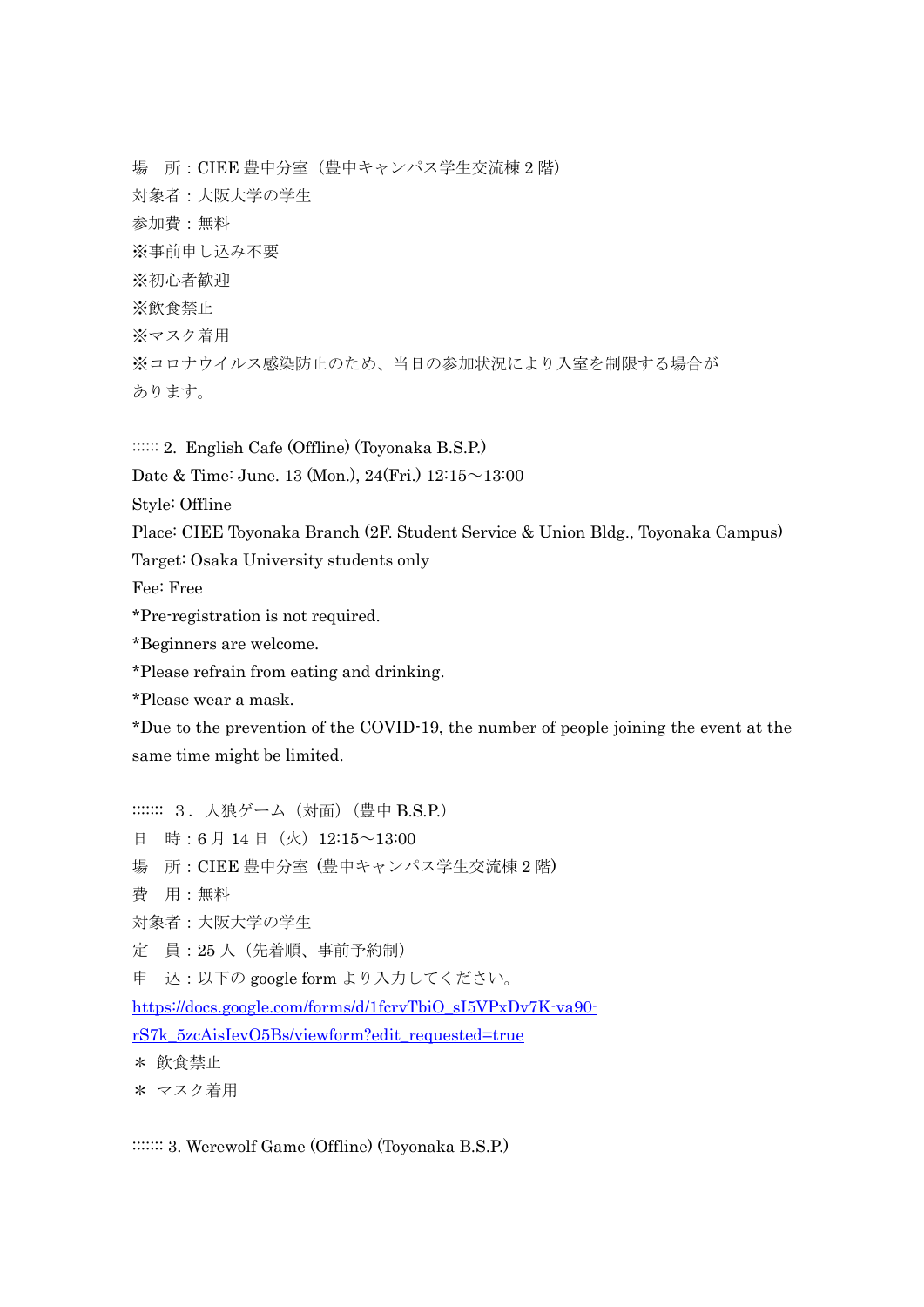Date & Time: June. 14 (Tue.) 12:15~13:00

Place: CIEE Toyonaka Branch (2F, Student Service & Union Bldg., Toyonaka campus) Fee: Free

Target: Osaka University students only

Capacity: 25 students (on a first-come, first-served basis, pre-registration required)

Registration: Please enter your information in the form below.

[https://docs.google.com/forms/d/1fcrvTbiO\\_sI5VPxDv7K-va90-](https://docs.google.com/forms/d/1fcrvTbiO_sI5VPxDv7K-va90-rS7k_5zcAisIevO5Bs/viewform?edit_requested=true)

[rS7k\\_5zcAisIevO5Bs/viewform?edit\\_requested=true](https://docs.google.com/forms/d/1fcrvTbiO_sI5VPxDv7K-va90-rS7k_5zcAisIevO5Bs/viewform?edit_requested=true)

\* Please refrain from eating and drinking.

\* Please wear a mask.

:::::: 4. 韓国語カフェ (対面) (箕面 B.S.P.)

日 時:6月17日(金)12:20~13:20

形 式:対面

場 所:CIEE 箕面分室及び学生交流スペース(箕面キャンパス外国学研究講義棟 5 階) 対象者:大阪大学の学生

定 員:40 名(事前予約制。先着順)

参加費:無料

申込方法等:以下の google form より入力してください。

[https://docs.google.com/forms/d/1WHjInk8-uj\\_mRipgk-](https://docs.google.com/forms/d/1WHjInk8-uj_mRipgk-nJpOafgVOJhBeTMmfQqmkv93Q/viewform)

[nJpOafgVOJhBeTMmfQqmkv93Q/viewform](https://docs.google.com/forms/d/1WHjInk8-uj_mRipgk-nJpOafgVOJhBeTMmfQqmkv93Q/viewform)

※飲食禁止

※マスク着用

::::::: 4. Korean Cafe (Offline) (Minoh B.S.P.)

Date & Time: June. 17 (Fri.)  $12:20 \sim 13:20$ 

Style: Offline

Place: CIEE Minoh Branch and Student Common Space (5F, Research and Education Hub, Minoh Campus)

Target: Osaka University students only

Capacity: 40 students (Pre-registration required. On a first-come, first-served basis.) Fee: Free

Registration: Please enter your information in the form below.

[https://docs.google.com/forms/d/1WHjInk8-uj\\_mRipgk-](https://docs.google.com/forms/d/1WHjInk8-uj_mRipgk-nJpOafgVOJhBeTMmfQqmkv93Q/viewformtrue)

[nJpOafgVOJhBeTMmfQqmkv93Q/viewform](https://docs.google.com/forms/d/1WHjInk8-uj_mRipgk-nJpOafgVOJhBeTMmfQqmkv93Q/viewformtrue)

\* Please refrain from eating and drinking.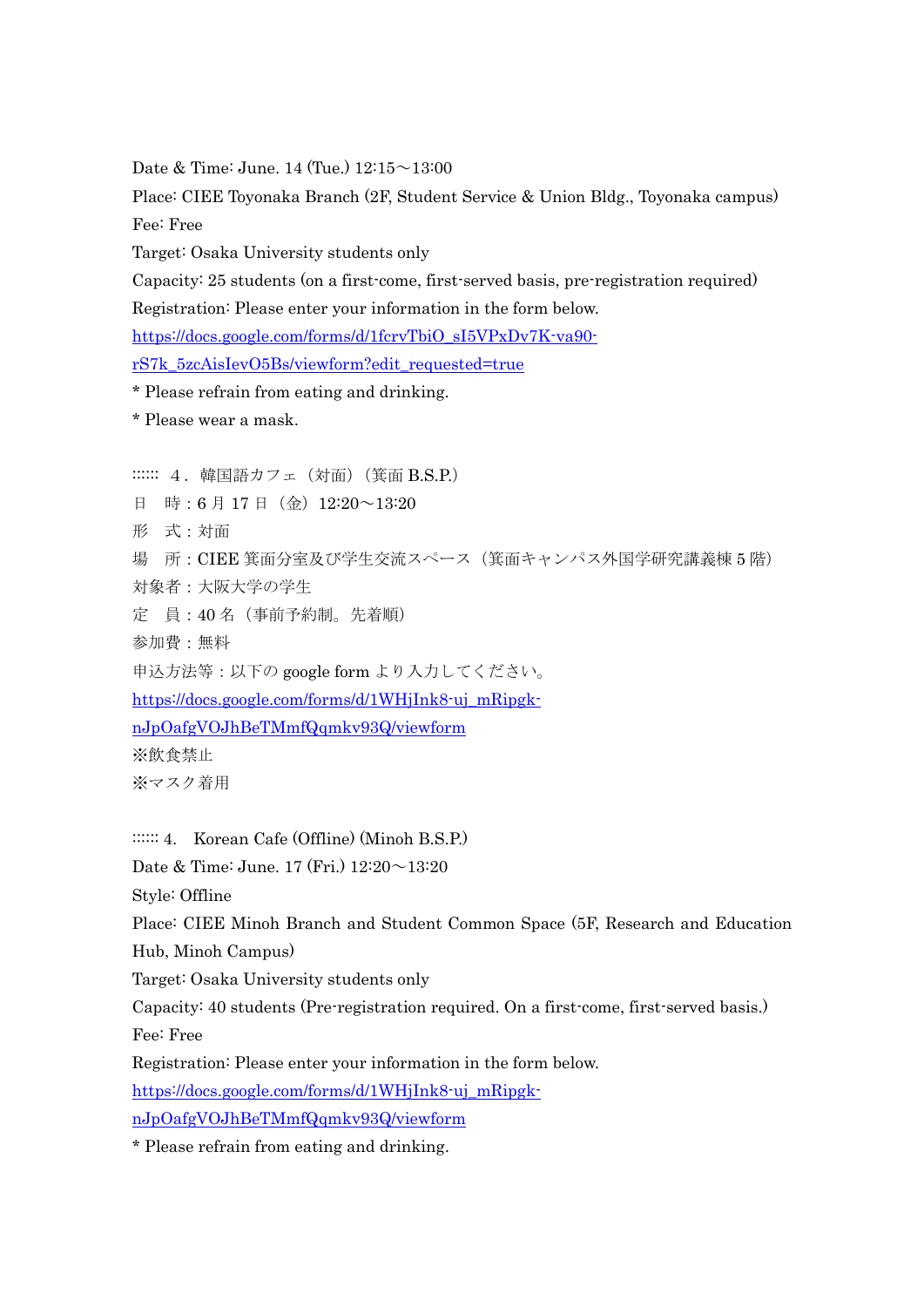\* Please wear a mask.

:::::: 5. Book Swap Fair (対面) (OUISA) 無料で本が交換できます。読み終えた本を持ってきて新しい本と交換しましょう。 日 時:6月22日(水) 15:30~17:00 形 式:対面 場 所:IRIS(吹田キャンパス IC ホール 2 階) 対象者:大阪大学の学生 参加費:無料 ※事前申込不要(人数制限の可能性あり) ※本を 1 冊以上持参してください。 ※持ってきた冊数を上限に他の本と交換できます。

:::::: 5. Book Swap Fair (Offline) (OUISA)

You can exchange books for free. Bring books you have finished reading and exchange them for new ones.

Date & Time: June 22 (Wed.) 15:30~17:00

Style: Offline

Place: IRIS (2F, IC Hall, Suita Campus)

Target: Osaka University students only

Fee: Free

\* Pre-registration is not required. (Participants might be limited.)

\* Please bring one or more books to participate.

\* You can exchange books up to the number of books you brought.

:::::: 6. フランス語カフェ (対面) (箕面 B.S.P.) 日 時:6月23日(木) 12:20~13:20 形 式:対面 場 所:CIEE 箕面分室(箕面キャンパス外国学研究講義棟 5 階) 対象者:大阪大学の学生及び学生交流スペース 定 員:40 名(事前予約制。先着順) 参加費:無料 申込方法等:以下の google form より入力してください。 [https://docs.google.com/forms/d/167KZULe\\_ETPIk\\_9\\_KcQfKIkPhkzL1Pyvfb7KT4IWQa](https://docs.google.com/forms/d/167KZULe_ETPIk_9_KcQfKIkPhkzL1Pyvfb7KT4IWQa0/viewform) [0/viewform](https://docs.google.com/forms/d/167KZULe_ETPIk_9_KcQfKIkPhkzL1Pyvfb7KT4IWQa0/viewform) ※飲食禁止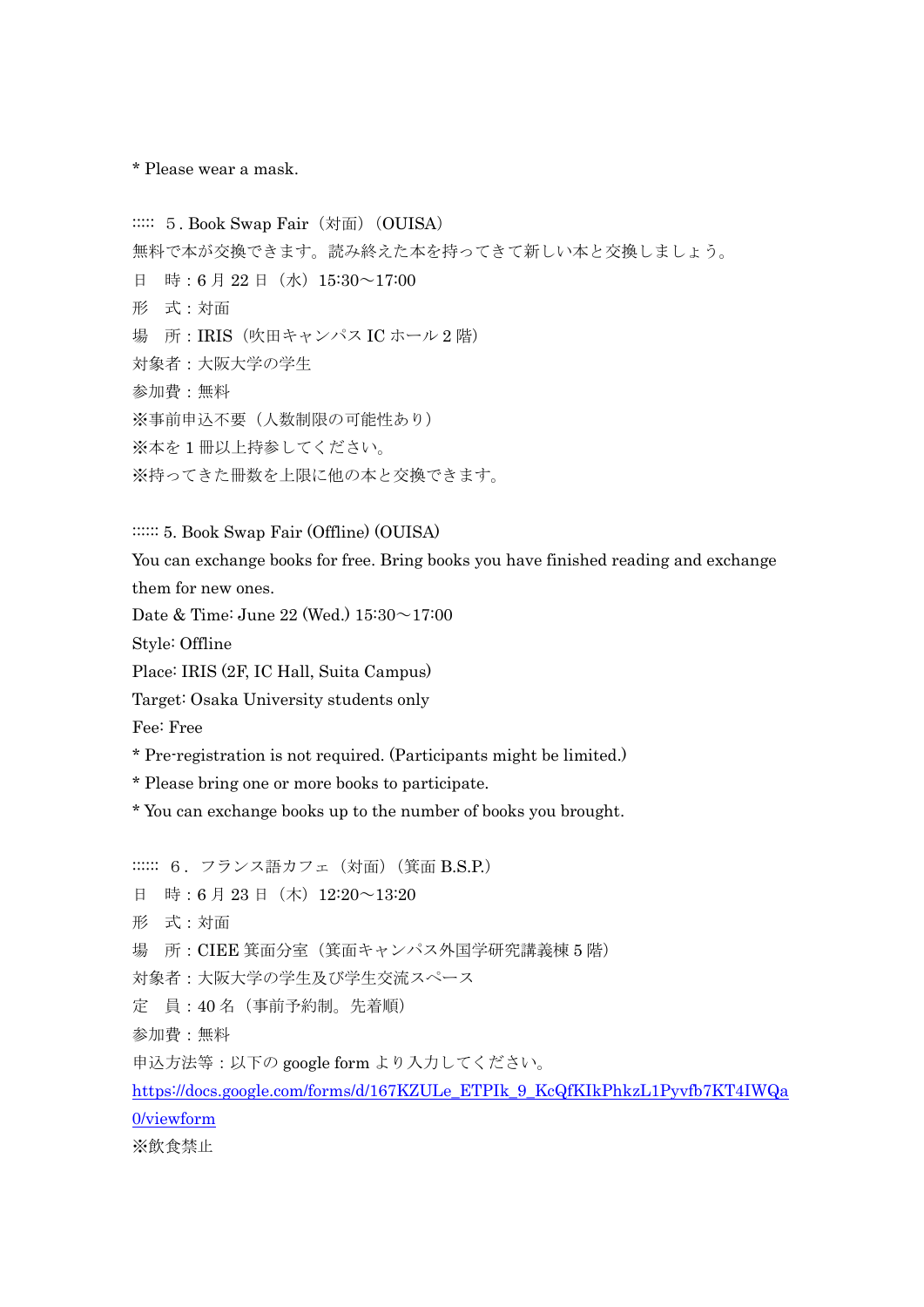※マスク着用

::::::: 6. French Cafe (Offline) (Minoh B.S.P.) Date & Time: June. 23 (Thu.)  $12:20 \sim 13:20$ Style: Offline Place: CIEE Minoh Branch and Student Common Space (5F, Research and Education Hub, Minoh Campus) Target: Osaka University students only Capacity: 40 students (Pre-registration required. On a first-come, first-served basis.) Fee: Free Registration: Please enter your information in the form below. [https://docs.google.com/forms/d/167KZULe\\_ETPIk\\_9\\_KcQfKIkPhkzL1Pyvfb7KT4IWQa](https://docs.google.com/forms/d/167KZULe_ETPIk_9_KcQfKIkPhkzL1Pyvfb7KT4IWQa0/viewform) [0/viewform](https://docs.google.com/forms/d/167KZULe_ETPIk_9_KcQfKIkPhkzL1Pyvfb7KT4IWQa0/viewform) \* Please refrain from eating and drinking.

\* Please wear a mask.

:::::: 7. Zoom おしゃべりタイム (国際教育交流センター) IRIS のスタッフと学生が自由に参加しておしゃべりする時間を設けています。 ちょっとした質問や相談、日本語の会話の練習などができます。 ご参加をお待ちしています。 日時:平日 16:00~17:00 Zoom ミーティング ID: 939 4165 5407 Password: 3zi0Jz

::::::: 7. Zoom Chat Time (CIEE)

We, IRIS staff, are conducting Zoom Chat Time targeting OU students. You can ask us a question, have a counseling session, practice Japanese conversation and so on. We are waiting for your participation. Date & Time:  $16:00^\sim 17:00$  weekdays Zoom Meeting ID: 939 4165 5407 Password: 3zi0Jz

(このメールが不要な方は、氏名・入学年月を明記のうえ、返信してください。)

(If you do not want to receive this letter via e-mail,

please reply us written in your name and entrance year and month.) \*\*\*\*\*\*\*\*\*\*\*\*\*\*\*\*\*\*\*\*\*\*\*\*\*\*\*\*\*\*\*\*\*\*\*\*\*\*\*\*\*\*\*\*\*\*\*\*\*\*\*\*\*\*\*\*\*\*\*\*\*\*\*\*\*\*\*\*\*\*\*\*